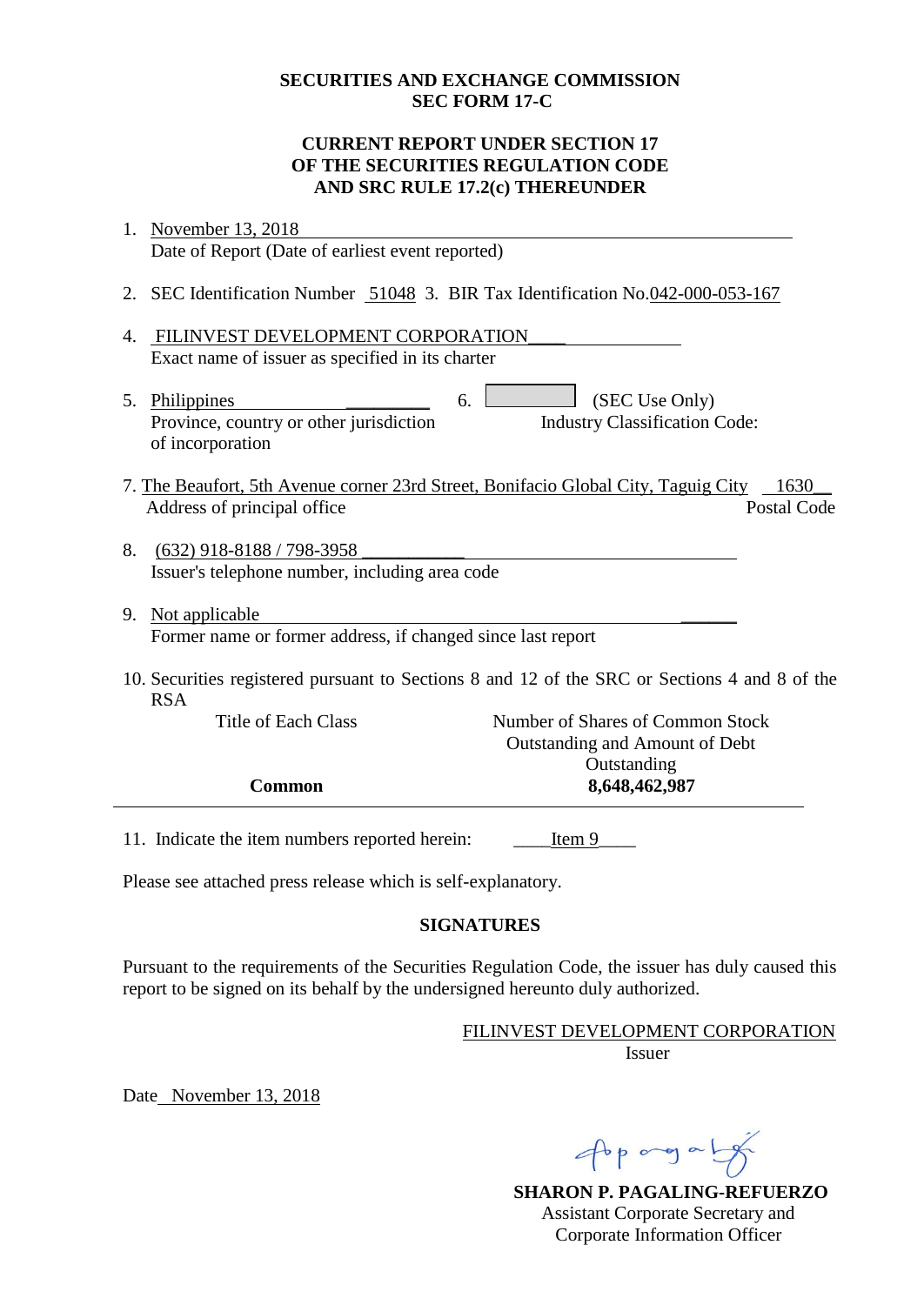# **FDC posts nine-month net income of Php10.5B**

The Gotianun-family led Filinvest Development Corporation (FDC) posted net income of Php10.5 billion for the first nine months of 2018, a 46% increase over the same period in 2017. This was driven by 12% growth in consolidated revenues to Php54.2 billion. Majority of revenues were contributed by the property business (43%), which includes the real estate business and hotel business, together with banking and financial services (40%). The balance was contributed by power (13%) and sugar (4%) operations.

Property subsidiaries led the conglomerate's growth. Revenues surged by 128% at Filinvest Alabang, Inc., driven mainly by commercial lot sales while the top line grew 25% in the hospitality segment, as occupancy rates increased across all hotels. Meanwhile, total revenues at listed subsidiary Filinvest Land, Inc. (FLI) rose 10% driven by growth in rental revenues.

Power subsidiary FDC Utilities, Inc. (FDCUI) continued to be a solid contributor to the group's results as sales from its Misamis Oriental power plant and its retail electricity operations grew 25% in the first nine months of 2018. FDCUI contributed Php6.3 billion in revenues. The 3 x 135 MW circulating fluidized bed plant, which was inaugurated by President Rodrigo R. Duterte, has been supplying much needed power to the Mindanao grid for more than a year.

Banking subsidiary EastWest Bank registered a net income of Php3.2 billion in the first 9 months of the year and an ROE of 10.7%, one of highest ROE among Banks. Net income is 13% lower than the same period last year mainly due to the lower contribution from whollyowned subsidiary EastWest Rural Bank (EWRB). Since November 2017, EWRB and the rest of lenders suspended lending to teachers pending new guidelines from the Department of Education. Lending resumed in June 2018. Excluding the EWRB business, EW's net income rose by 6% year-on-year. EastWest's net interest income grew 6% in the first three quarters of 2018, in spite of the substantial increase in deposit costs driven by growth in its loan portfolio. Excluding the rural bank, the consumer loan portfolio of auto, home and personal loans increased by 14% while business loans increased by 6%. At the end of the quarter, EWB's capital ratios remained healthy with Capital Adequacy Ratio (CAR) and CET1 Ratio at 13.1% and 10.6%, respectively.

Property values continue to increase in Filinvest City, the 244-hectare CBD in South Metro Manila, due to the accelerated build up in the estate where gross floor area has increased by 45% since the end of 2014. The strategic value of the property is expected to be further enhanced by the completion of the NLEX-SLEX link which will make the city highly accessible from Quezon City and Clark.

Higher hospitality revenues were the result of improved occupancy rates across all hotel properties as well as increased revenues from Mimosa Golf Clark. There are four properties with 1,591 rooms currently operating under FDC subsidiary Filinvest Hospitality Corporation (FHC) under both the Crimson and Quest brands. With Boracay open again to tourists, Crimson Resort and Spa Boracay is scheduled to welcome guests on November 15. This jewel in the group will add another 192 rooms to FHC's portfolio. The group now has 1,700 additional rooms in the planning and construction stages across eight new hotels, including two additional Quest properties under management in Tagaytay and San Mateo.